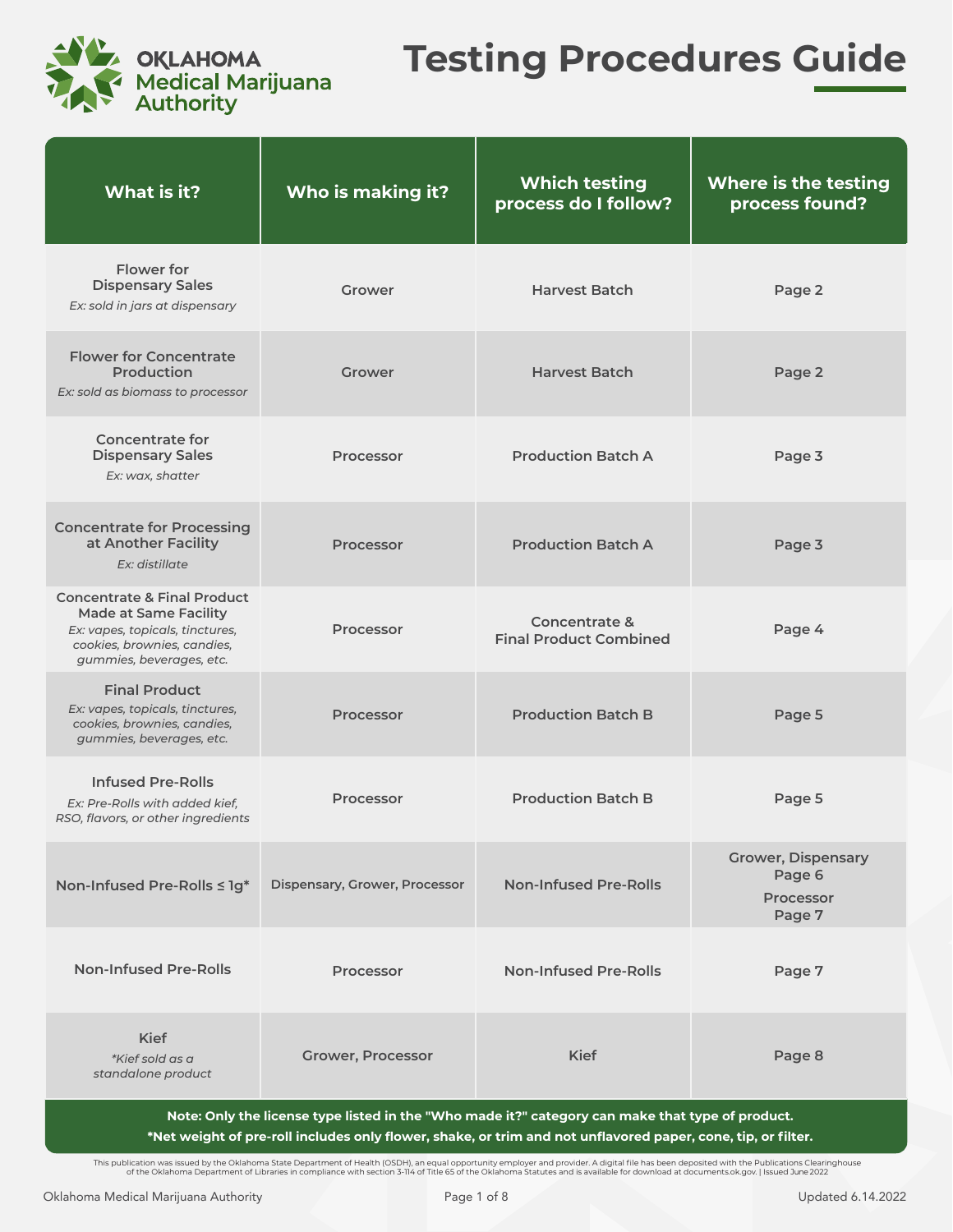

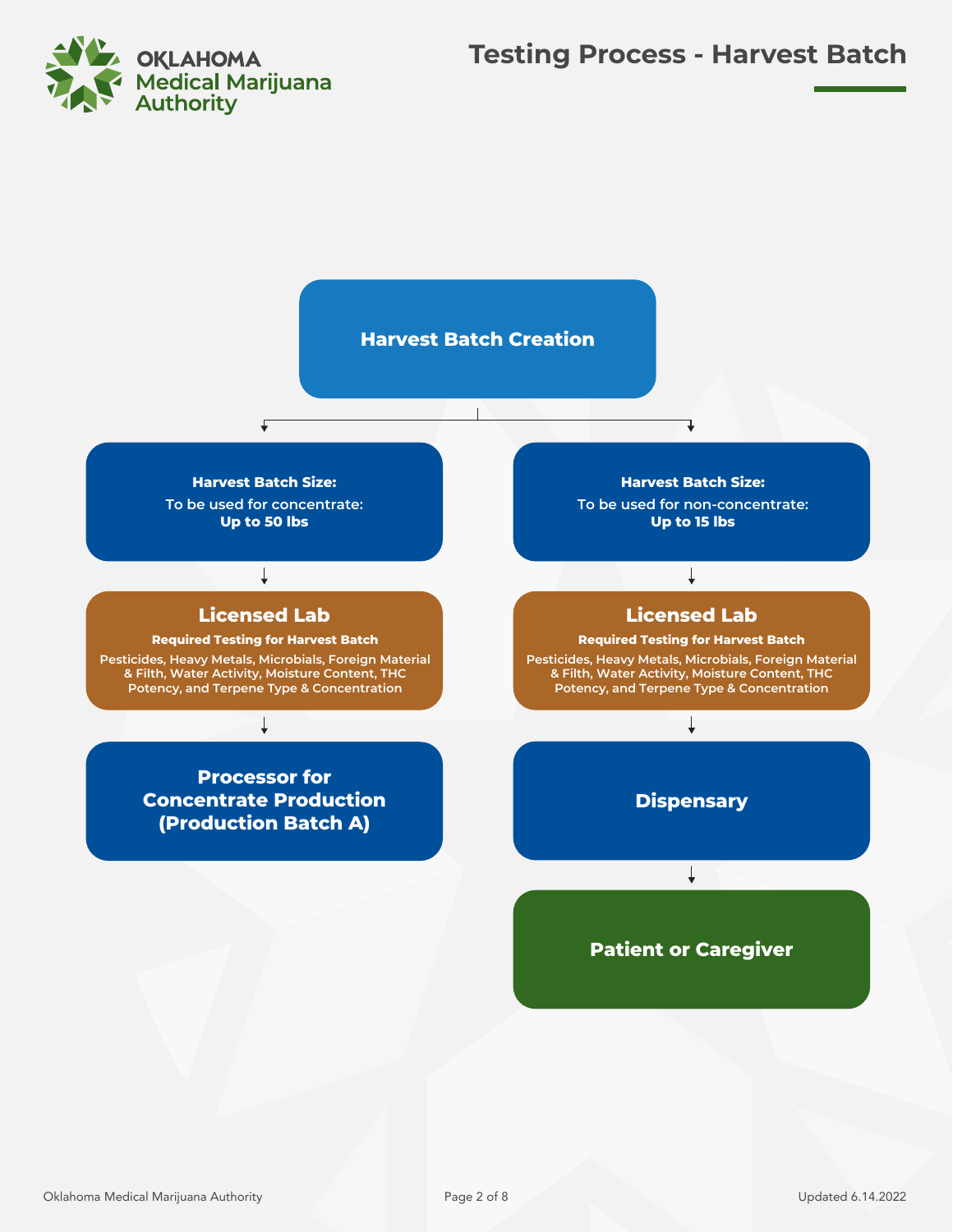

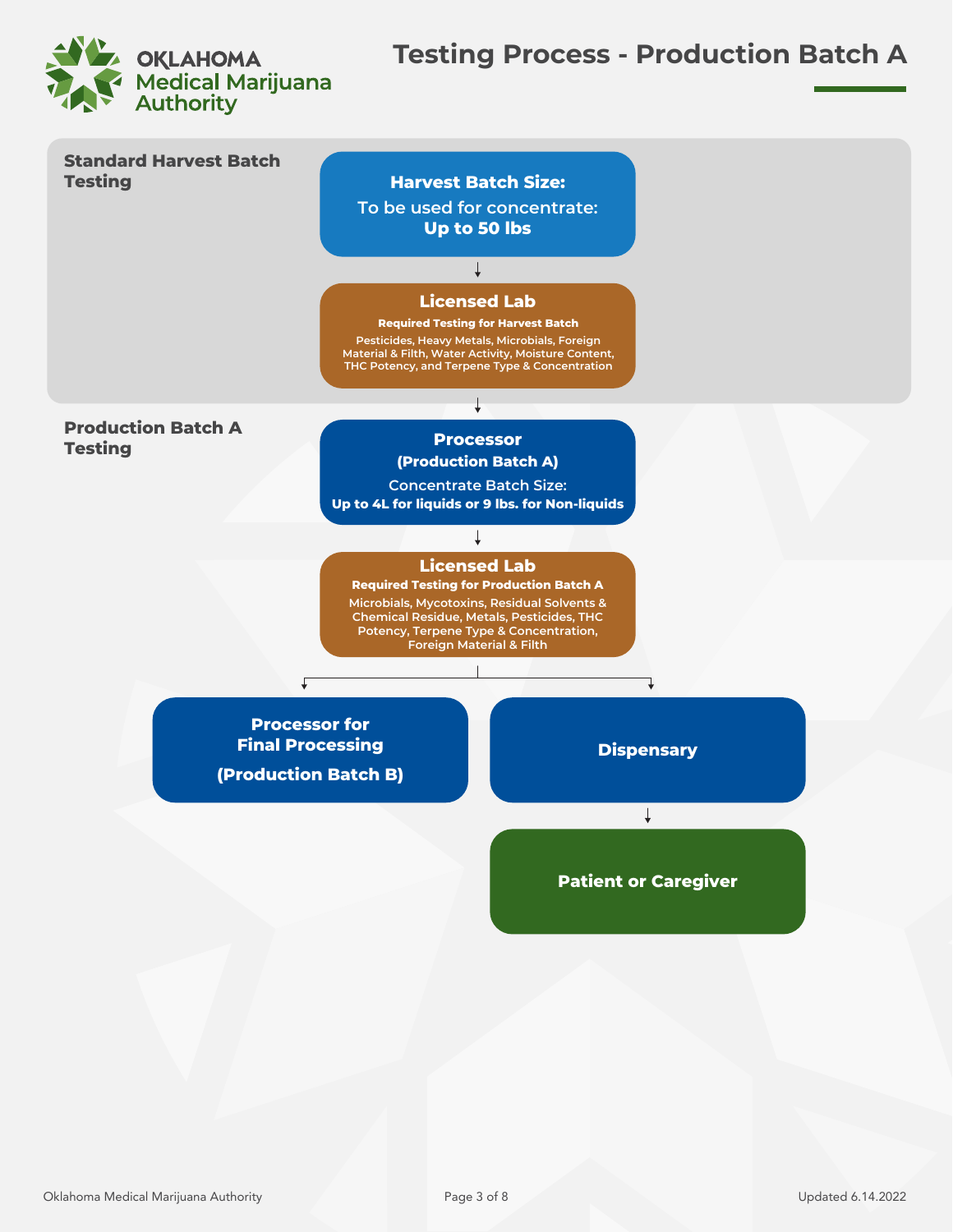

## **Testing Process - Concentrate & Final Product Combined**



Page 4 of 8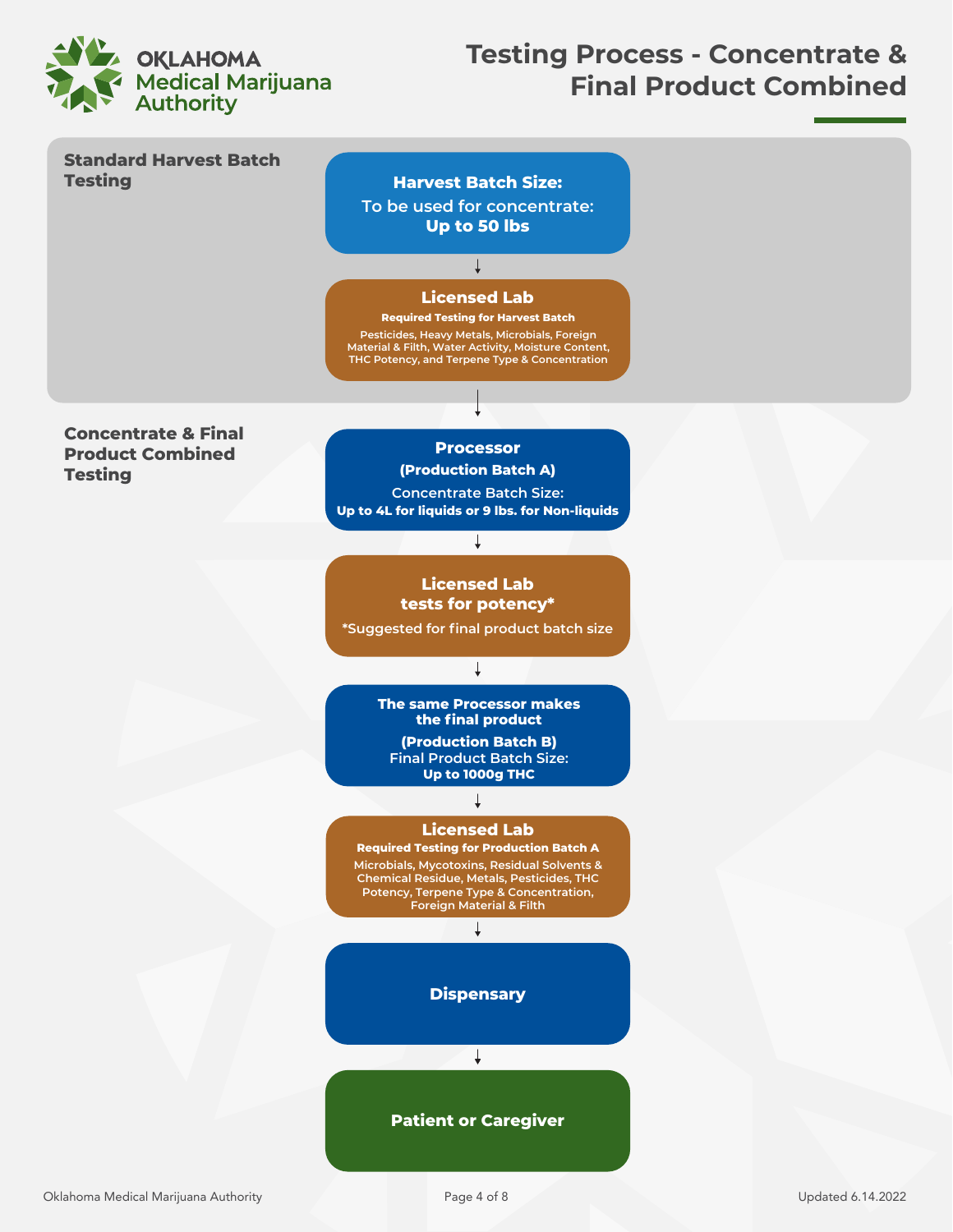

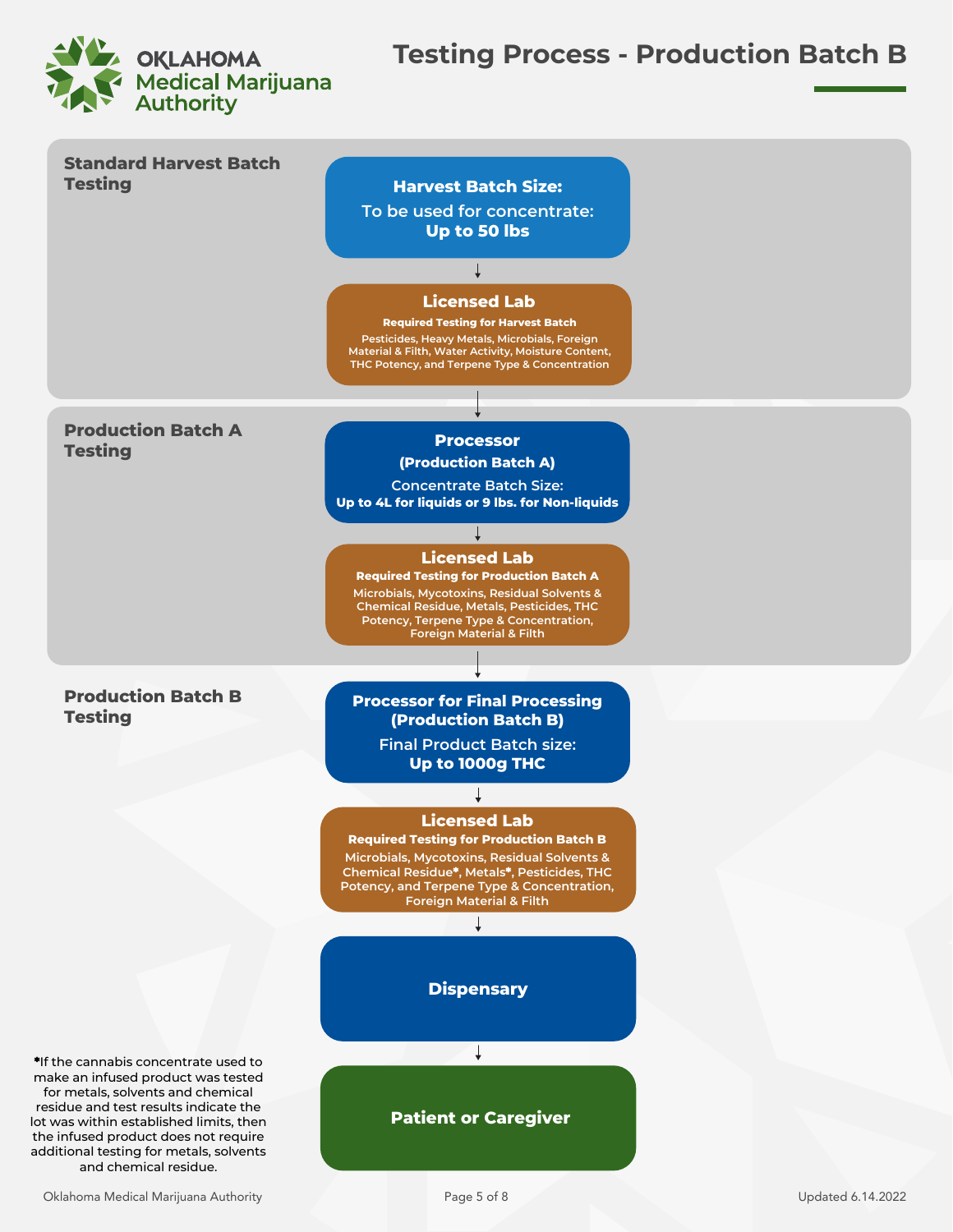

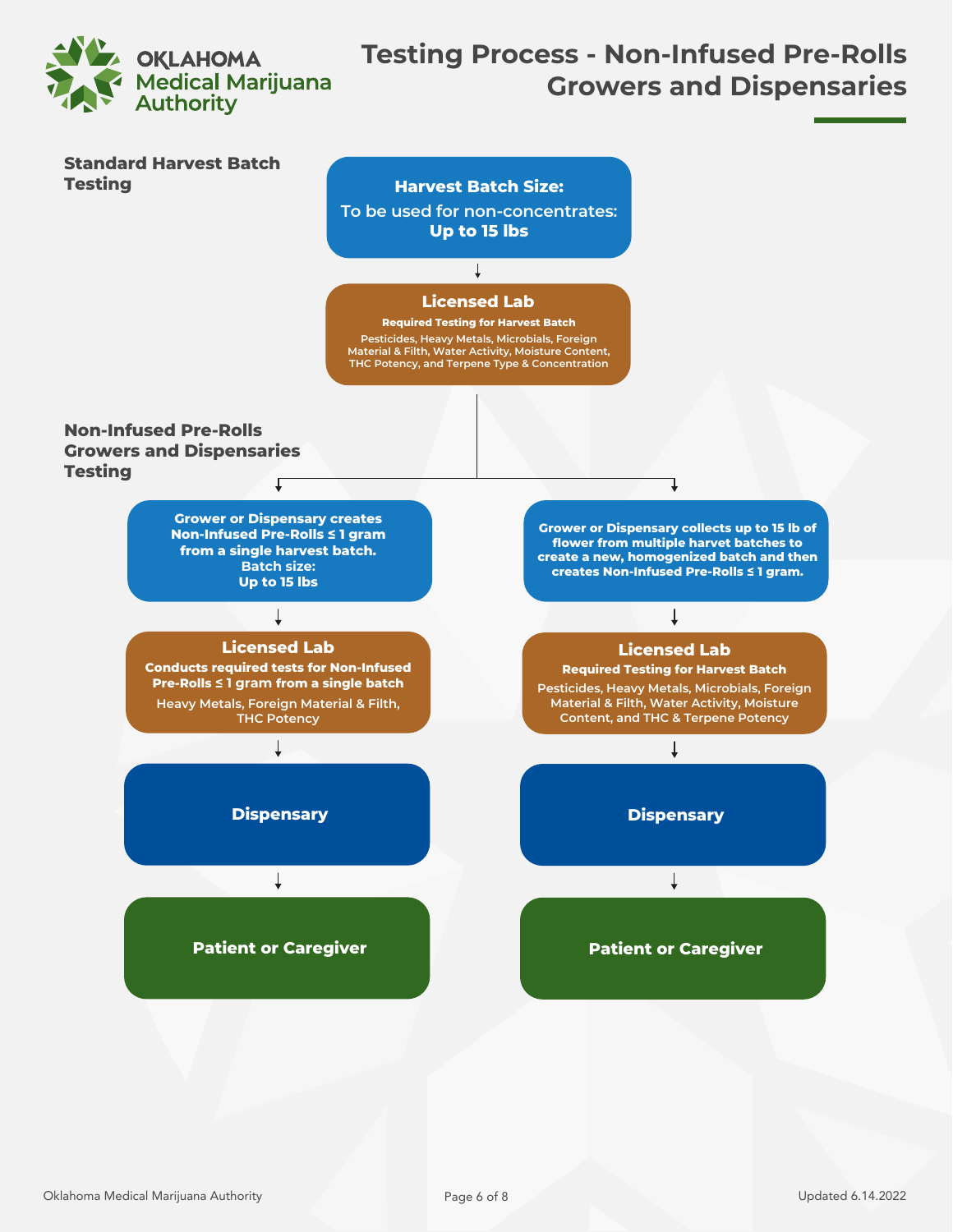